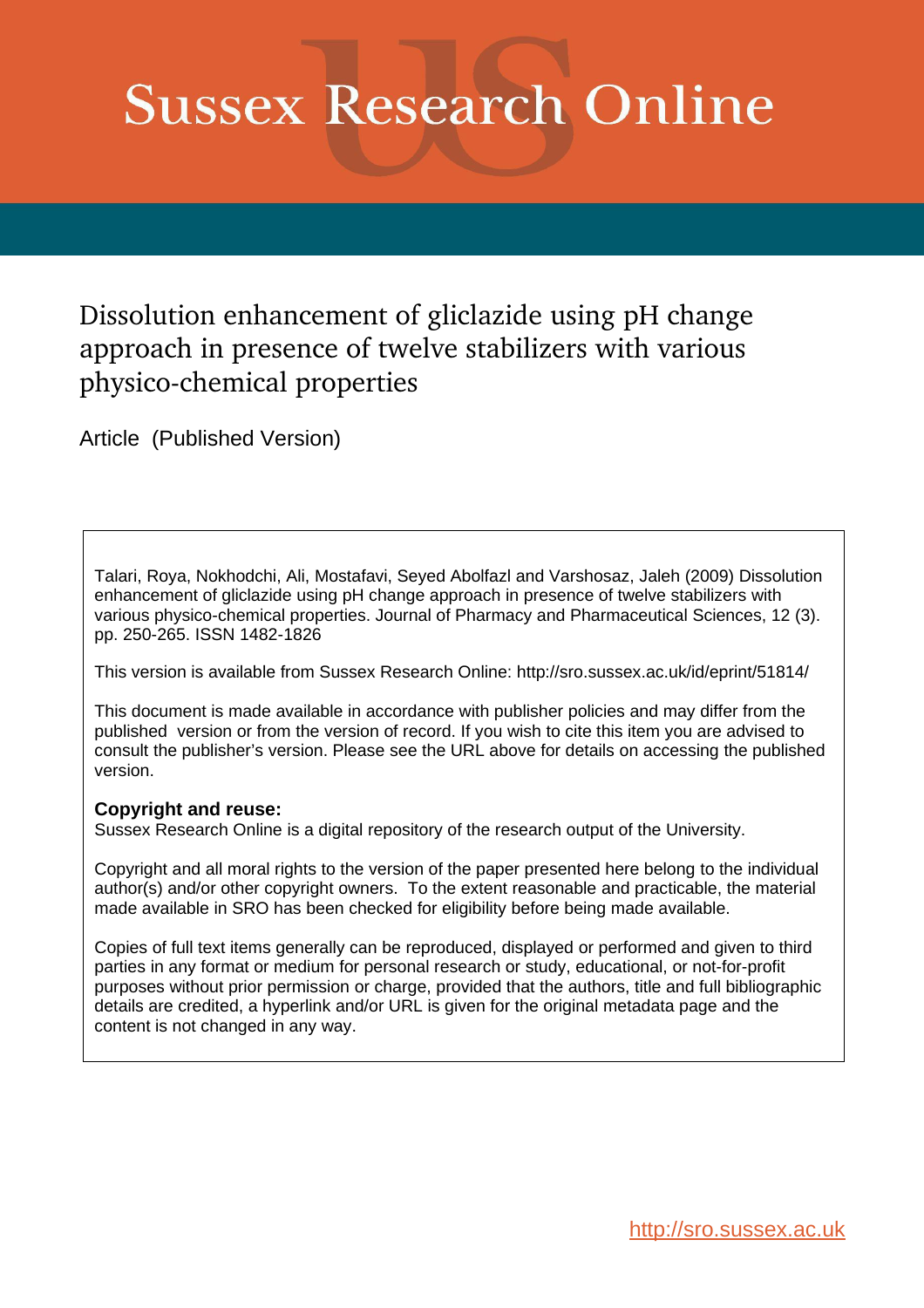# **Dissolution Enhancement of Gliclazide Using pH Change Approach in Presence of Twelve Stabilizers with Various Physico-Chemical Properties**

Roya Talari<sup>1, 2</sup>, Jaleh Varshosaz<sup>2</sup>, Seyed Abolfazl Mostafavi<sup>2</sup>, Ali Nokhodchi<sup>3,4</sup>

<sup>1</sup> Food and Drug Laboratory, Tehran, Iran

<sup>2</sup> Pharmaceutical Research Center, and Faculty of Pharmacy, Isfahan University of Medical Sciences, Isfahan, Iran  ${}^{3}$  Drug Delivery and Chemistry Group, University of Kent, Central Ave., Chatham Maritime, Kent, Englan

Faculty of Pharmacy and Drug Applied Research Center, Tabriz University of Medical Science, Tabriz, Iran.

Received, March 27, 2009, Revised, June 5, 2009, Accepted, September 9, 2009, Published, September 15, 2009.

**Abstract – Purpose**. The micronization using milling process to enhance dissolution rate is extremely inefficient due to a high energy input, and disruptions in the crystal lattice which can cause physical or chemical instability. Therefore, the aim of the present study is to use *in situ* micronization process through pH change method to produce micron-size gliclazide particles for fast dissolution hence better bioavailability. **Methods**. Gliclazide was recrystallized in presence of 12 different stabilizers and the effects of each stabilizer on micromeritic behaviors, morphology of microcrystals, dissolution rate and solid state of recrystallized drug particles were investigated. **Results.** The results showed that recrystallized samples showed faster dissolution rate than untreated gliclazide particles and the fastest dissolution rate was observed for the samples recrystallized in presence of PEG 1500. Some of the recrystallized drug samples in presence of stabilizers dissolved 100% within the first 5 min showing at least 10 times greater dissolution rate than the dissolution rate of untreated gliclazide powders. Micromeritic studies showed that *in situ* micronization technique via pH change method is able to produce smaller particle size with a high surface area. The results also showed that the type of stabilizer had significant impact on morphology of recrystallized drug particles. The untreated gliclazide is rod or rectangular shape, whereas the crystals produced in presence of stabilizers, depending on the type of stabilizer, were very fine particles with irregular, cubic, rectangular, granular and spherical/modular shape. The results showed that crystallization of gliclazide in presence of stabilizers reduced the crystallinity of the samples as confirmed by XRPD and DSC results. **Conclusion**. In situ micronization of gliclazide through pH change method can successfully be used to produce micron-sized drug particles to enhance dissolution rate.

 $\mathcal{L}_\mathcal{L} = \{ \mathcal{L}_\mathcal{L} = \{ \mathcal{L}_\mathcal{L} = \{ \mathcal{L}_\mathcal{L} = \{ \mathcal{L}_\mathcal{L} = \{ \mathcal{L}_\mathcal{L} = \{ \mathcal{L}_\mathcal{L} = \{ \mathcal{L}_\mathcal{L} = \{ \mathcal{L}_\mathcal{L} = \{ \mathcal{L}_\mathcal{L} = \{ \mathcal{L}_\mathcal{L} = \{ \mathcal{L}_\mathcal{L} = \{ \mathcal{L}_\mathcal{L} = \{ \mathcal{L}_\mathcal{L} = \{ \mathcal{L}_\mathcal{$ 

#### **INTRODUCTION**

It is well established that the active ingredient in a solid dosage form must undergo dissolution before it is available for absorption from the gastrointestinal tract. Many potential drug candidates are characterized by a low oral bioavailability. Often, poor drug dissolution and solubility rather than limited permeation through the epithelia of the gastrointestinal tract are responsible for low bioavailability of orally taken drugs. Therefore, the solubility of a drug is an important factor in determining the rate and extent of its absorption (1); and an enhancement in dissolution rate is important to attain suitable blood-levels of class II drugs (low solubility and high permeability).

There are several methods for enhancing dissolution rate of poorly water-soluble drugs including producing solid dispersion (2-6), making liquisolid formulations (7-11) and milling or grinding of particles (12). The main mechanism behind the dissolution enhancement using the mentioned approaches is an increase in specific surface area of particle available for dissolution. One of the most common techniques to increase surface area of drug particles hence dissolution rate is milling the particles (13). The milled particles have the tendency to agglomerate as a result of their hydrophobicity, thus reducing their available surface area (14). Milling process which is usually used to obtain small particles is the disruption of large crystals. The micronization process using mills is extremely inefficient (15) due to a high energy input, and disruptions in the crystal lattice that can cause physical or chemical instability (16, 17).

**Corresponding Author:** Ali Nokhodchi, Medway School of Pharmacy, The Universities of Kent, Central Ave., Chatham Maritime, Kent ME4 4TB, England. E-mail: a.nokhodchi@kent.ac.uk

 $\mathcal{L}_\text{max}$  and  $\mathcal{L}_\text{max}$  and  $\mathcal{L}_\text{max}$  and  $\mathcal{L}_\text{max}$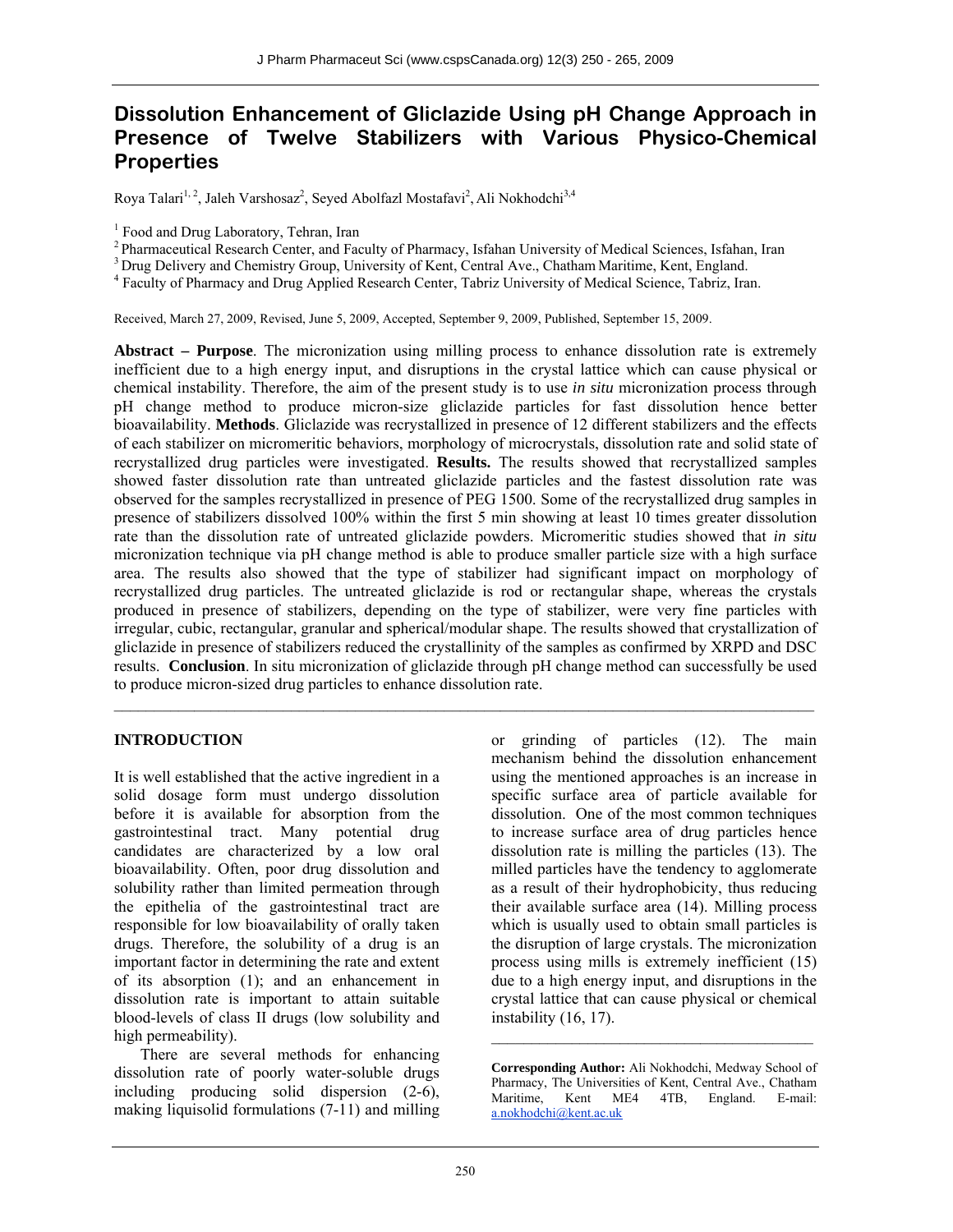To overcome these problems, hydrophobic drugs can be microcrystallized using in situ micronization techniques (18). Micronized powders with a higher energetic surface show poorer flow properties (19). As the drug powders are prepared directly in micronized state during particle formation without any size reduction, this technique can be described as an *in situ* micronization technique (20). *In situ* micronization is a suitable method for the production of micron-sized drugs. Compared to milled products drug properties are optimized as all particle surfaces are naturally grown, the particle size is more uniformly distributed and the powder is less cohesive (21).

One of the major challenges to drug development today is poor solubility, as an estimated 40% of all newly developed drugs are poorly soluble or insoluble in water (22). In addition, up to 50% of orally administered drug compounds suffer from formulation problems related to their high lipophilicity (23). Therefore, the aim of this study was to explore pH change method as an efficient approach to produce micron-sized particles in presence of twelve different stabilizers to enhance the dissolution and consequently the absorption of poorly water soluble drug, gliclazide. In the present study, solid state of recrystallized microparticles was also investigated using DSC, FT-IR and XRPD.

## **MATERIALS AND METHODS**

#### **Materials**

Gliclazide was purchased from CFM Co., Italy. All Brijs and PEGs were obtained from Fluka, Germany. Pluronic F68 (Sigma, UK), hydroxyethylcellulose (Aldrich, UK), PVP K30 (BASF, Germany) and Carboxymethylcellulose (Aldrich, UK) were used. All the other reagents were of analytical grade.

#### **In Situ Micronization Technique**

#### *Preliminary investigation*

In order to find ideal conditions for preparation of microcrystals (smaller particle size with less aggregation) using *in situ* microcrystallization through pH change technique, the preliminary studies were carried out. The aim of the preliminary study was to select the parameters such as the speed of homogenization, concentration of stabilizers and glicliazide and the type of stabilizers. In brief, the results showed that reducing pH from 11 to 5 by adding HCl within 5 min, while stirring with high sheer homogenizer at 26000 rpm, produced microcrystals without aggregation. The best concentration for any type of stabilizer and gliclazide concentration using the above condition were  $0.05\%$  and  $0.3\%$  (w/v) respectively. The results showed that type of stabilizer did not change the preliminary results. All experiments were carried out in 100 ml volume and ice bath temperature.

#### *Main crystallization procedure*

After the preliminary study as described above, the concentration of drug and stabilizers, speed of homogenization, range of pH, and temperature of the experiment to produce gliclazide microparticles with least aggregation were determined. So, the above parameters were kept constant with the exception of the type of stabilizer. On the basis of preliminary experiments, 0.3 g gliclazide was dissolved in 100 ml of distilled water at pH 11 (pH was adjusted using 0.1N NaOH) containing 0.05 g stabilizer. After complete dissolution of the drug under homogenization using a homogenizer with a speed of 26000 rpm (Heidolph, Silent crusher M, Germany) pH of the solution was reduced to 5 within 5 min by the addition of HCl 0.1 N when the temperature of the solution was reached around  $5^{\circ}$ C. By reducing the pH of the solution a micron-size dispersion of drug was formed spontaneously due to low solubility of gliclazide at lower pH value. The mixture was allowed to be mixed in ice bath for 15 min and then it was transferred to the vacuum oven while stirring for 3 hr. After that the aqueous suspension was frozen at –20°C and then it was freeze-dried (Christ-Alpha 1-4, Braun Biotech-International-Germany) for 36 h. Particle size distribution of microcrystals was determined before and after freeze drying and there were no significant changes. In addition previous study showed no effect of freeze drying on particle size distribution (24).

Preliminary results showed that a simple filtration technique cannot be used for the separation of particles as it was very slow process due to the high viscosity of the solution. Moreover, during the filtration and drying all particles stick firmly together which make particles difficult to disperse in dissolution medium. In the present study various grades of PEG (PEG 300, 600, 1500, 4000, 6000), hydroxyethylcellulose (HEC), carboxymethylcellulose (CMC), different grades of Brij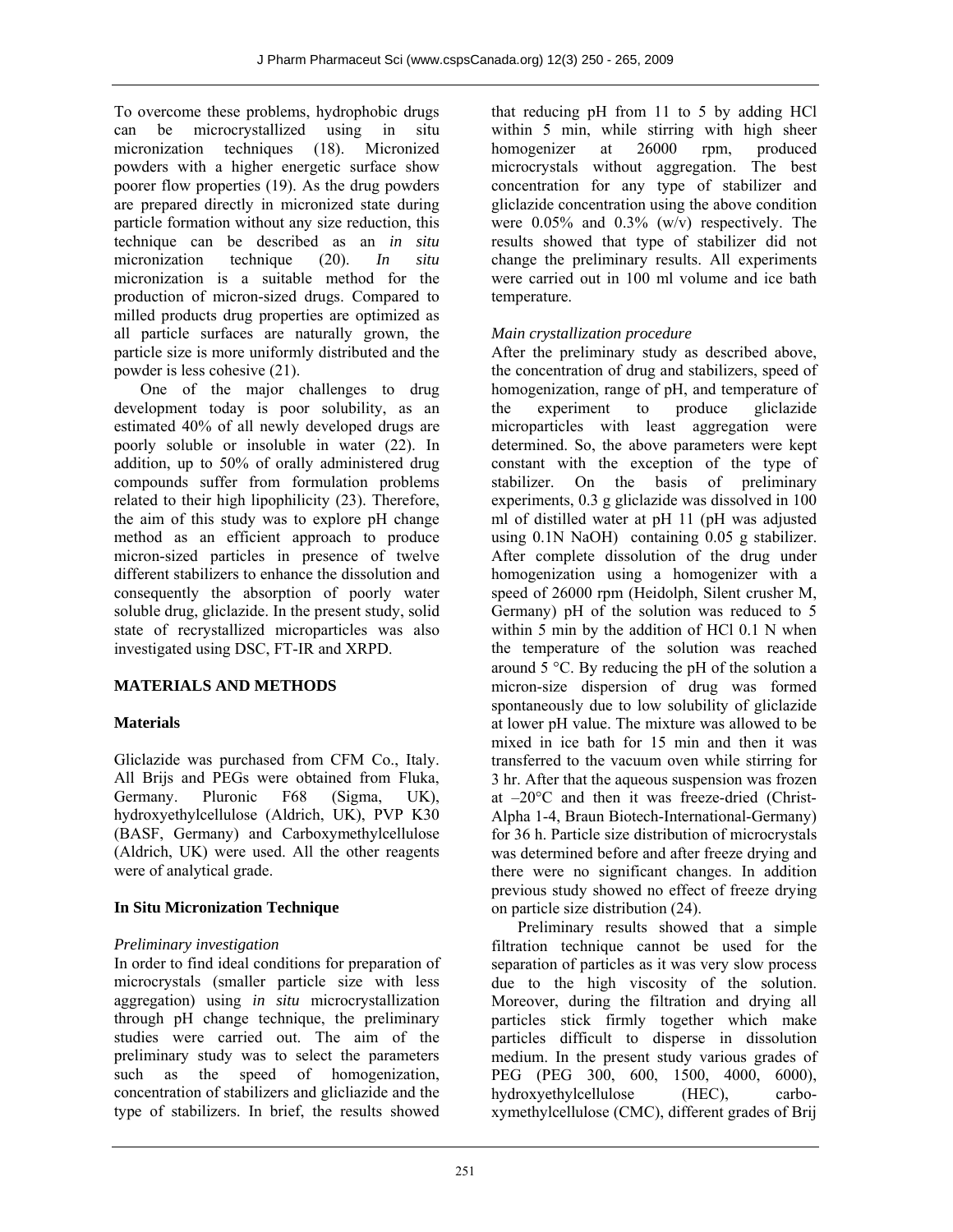(Brij 35, 76, 97), pluronic F68 and PVP K30 were used as stabilizers.

## **Scanning Electron Microscopy (SEM)**

Electron micrographs of crystals were obtained using a scanning electron microscope (LEO 440i, UK) operating at 15 kV. The specimens were mounted on a metal stub with double-sided adhesive tape and coated under vacuum with gold in an argon atmosphere prior to observation.

# **Particle Size Analysis**

The size distribution of ground and unground powder was measured with a laser diffraction particle size analyzer (SALD-2101 Shimadzu, Japan). The particle size distribution and mean particle size diameter were automatically calculated using the software provided. The size distribution was evaluated with the span value defined as follows.

Span =  $(D_{90\%} - D_{10\%})/D_{50\%}$  Where, DN% (N= 10, 50, 90) means the volume percentage of microparticles with diameters up to DN%. The smaller span value indicates the narrower particle size distribution.

# **X-Ray Powder Diffraction (XRPD)**

X-ray diffractometery of drug, excipient and formulations were performed using Siemens diffractometer (Siemens, D5000-Germany). The cross section of samples was exposed to x-ray radiation (Cu Kα) with wavelength of 1.5406 Å. The rate of the scanning was  $0.6^\circ$  /min. Samples, ground into powders with an agate mortar and pestle, were measured on a low background quartz plate in an aluminium holder.

# **Fourier Transform Infrared Spectroscopy**

Fourier-transform infrared spectroscopy was obtained on a Bomem 2000 T-IR system (Bomem Quebec, Canada) using the KBr disk method. Samples were mixed with KBr powder and compressed to 10-mm discs by hydraulic press at pressure of 150 bars for 30 s. The scanning range was 450– 4000 cm<sup>-1</sup> and resolution was 4 cm<sup>-1</sup>.

# **Thermal Analysis**

The DSC was calibrated with indium and lead standards, then samples of gliclazide crystals (3-6 mg) were heated (range 30-200˚C) at a scanning rate of 10˚C/min in crimped aluminium pans using DSC instrument (Shimadzu DSC 60, Japan) under nitrogen gas. The thermograms were analysed in terms of melting point and enthalpy.

# **Compressibility Index**

About 1 ml powder was carefully filled into a mounted measuring cylinder with known tare. The powder bed was leveled with a spatula, and the maximum bulk volume was read. A single tap was employed, and the volume was read again. This procedure was repeated, thereby gradually increasing the number of taps between individual readings, until three consecutive replicates of 100 taps did not reduce the powder volume further. Hence the minimum powder volume (to give the maximum bulk density) had been reached. The measuring cylinder was then weighed to determine the powder mass. Compressibility index (25) was calculated using eq. 1:

Compressibility percent =  $100 \times (\rho_t \cdot \rho_a)/\rho_t$  eq. 1

Where  $\rho_t$  is the tapped density,  $\rho_a$  is the bulk density. All experiments were performed in triplicate.

# **Dissolution Studies**

The USP paddle method (Erweka, DPT6R, Germany) was used for all the in vitro dissolution studies. In this method, the dissolution rate of gliclazide powders was measured at pH value of 1.2. The rate of stirring was  $100 \pm 2$  rpm and the temperature of dissolution media was set at 37 ˚C. The powders were placed in 250 ml of HCl 0.1 N containing 0.25% Tween 80 and at appropriate intervals (5, 10, 15, 20, 30, 45, 60 and 90 min), 5 ml of the samples were taken and filtered through a 0.45 μm Millipore filter. The dissolution media was then replaced by 5 ml of fresh dissolution fluid to maintain a constant volume. After proper dilution, the concentration of dissolved drug in the medium was determined spectrophotometrically (Shimadzu, Japan) at 230. **nm**. In order to maintain sink conditions, Tween 80 was included to the dissolution medium and powders equivalent to 10 mg gliclazided was used in dissolution test. Gliclazide is weak acid and its solubility in acidic medium is less than its solubility in alkaline medium. Therefore, the aim of the investigation was to increase solubility/dissolution rate of gliclazide in acidic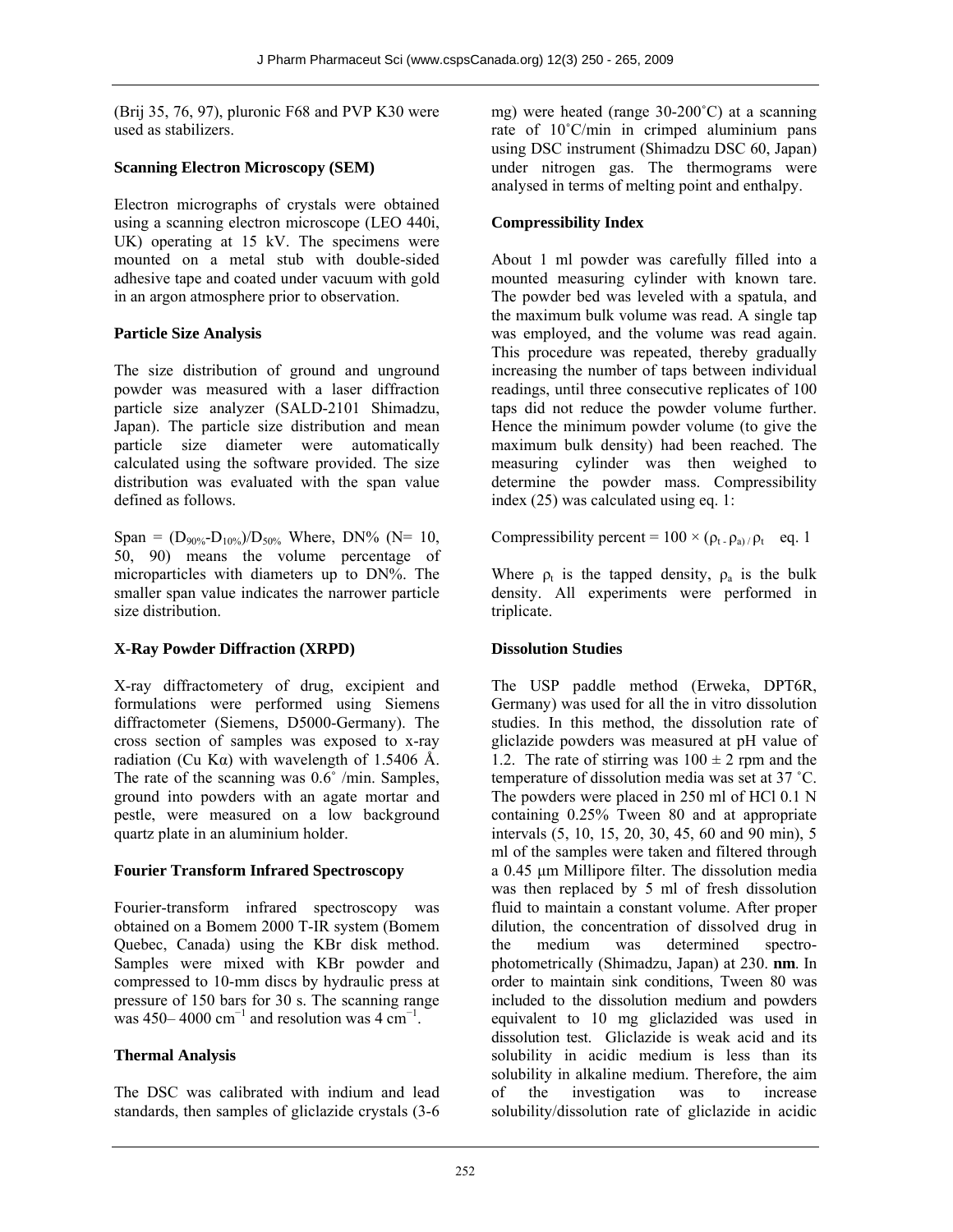conditions (simulating gastric fluid). It is obvious that as gliclazide belongs to class II drugs (low solubility, high permeability), an increase in its acidic solubility increases the dissolution rate and hence its bioavailability. This is why acidic condition was used to assess dissolution rate of gliclazide samples.

For comparison purposes, physical mixtures were prepared by mixing of drug with different types of stabilizers using a spatula on a glass plate for 2 min. The mixture was then transferred to a glass bottle for further mixing (5 min). The mixtures were kept in glass bottle until use.

Dissolution efficiency (%) up to 90 min (DE<sub>90min</sub>) was calculated according to eq. 2 (26):

$$
DE\% = \frac{\int_0^t y \, dt}{y_{100} t} \times 100 \quad \text{eq. 2}
$$

#### **Solubility Studies**

Solubility measurements were performed according to the method of Higuchi and Connors (27). In brief, solubility studies of different samples of gliclazide were carried out at pH 1.2. Saturated solutions were prepared by adding excess drug to the medium and shaking on the shaker (Velp, Italy) for 48h at  $25 \pm 0.5^{\circ}$ C under constant vibration. After this period the solutions were filtered, diluted and analysed by UVspectrophotometer (Shimadzu, Japan). Three determinations were carried out for each sample to calculate the solubility of gliclazide.

#### **RESULTS**

#### **Micronization of Gliclazide**

Preliminary studies showed that in absence of the stabilizer the particle size was larger than in the presence of a stabilizer. When the drug was recrystallized without any stabilizer the particle size was 50-100 µm. The results also showed that in absence of a stabilizer the tendency of particle to agglomerate is very high. Therefore, due to the presence of larger particles and aggregates no further studies were carried out on particles produced without a stabilizer. Furthermore, there are a few studies showed that the presence of stabilizer is necessary to produce microparticles of atrovastatin calcium (28) and disodium cromoglycatevital (29). On the basis of the preliminary studies under the following conditions microparticles of gliclazide with the least aggregation can be produced. The condition was as follows: the amount of stabilizer, stirring rate, drug concentration, time to change pH from 11 to 5 were 0.05% (w/v), 26000 rpm, 0.3% (w/v) and 5 min respectively. Therefore, the above conditions were set up for all crystallization procedures in presence of various stabilizers. In the present study the effects of 12 different stabilizers namely; PEG with different molecular weights (PEG300, PEG 600, PEG 1500, PEG 4000 and PEG 6000), various types of Brij (Brij 35, Brij 76 and Brij 97), cellulose derivatives (HEC and CMC), PVP-K30 and pluronic F68 on micrometric, morphology and dissolution behavior of recrystallized gliclazide were investigated.

#### **Micromeritic Properties**

The micromeritic behaviors (mean particle size, span and Carr's Index) of untreated gliclazide and recrystallized gliclazide in presence of various stabilizers are shown in Table 1. It is obvious from Table 1 that the original gliclazide (untreated drug) has larger mean particle size than all other gliclazide samples obtained via recrystallization technique. The smallest mean particle size was obtained for the sample recrystallized in presence of Brij 76. Carr's index which is an indication of powder flow behaviour showed that (Table 1), original gliclazide particles have lower Carr's index values than treated samples.

#### **Morphology of Gliclazide Crystals**

As morphology of drug particles has an impact on micromeritic properties and dissolution behavior, so, the morphology of the recrystallized samples was investigated using scanning electron microscope (SEM). The results of this study are shown in Figure 1. As it is clear from Figure 1, the presence of stabilizer/additive in crystallization medium of gliclazide had significant effect on particle shape. The untreated gliclazide is rod or rectangular shape, whereas the crystals produced in the presence of stabilizers, depending on the type of stabilizer, were very fine particles (in some cases agglomeration of fine particles) with irregular, cubic, rectangular, granular and spherical/modular shapes. It can be concluded that the type of stabilizer had significant effect on drug particle morphology which is apparent from SEM results (Fig. 1).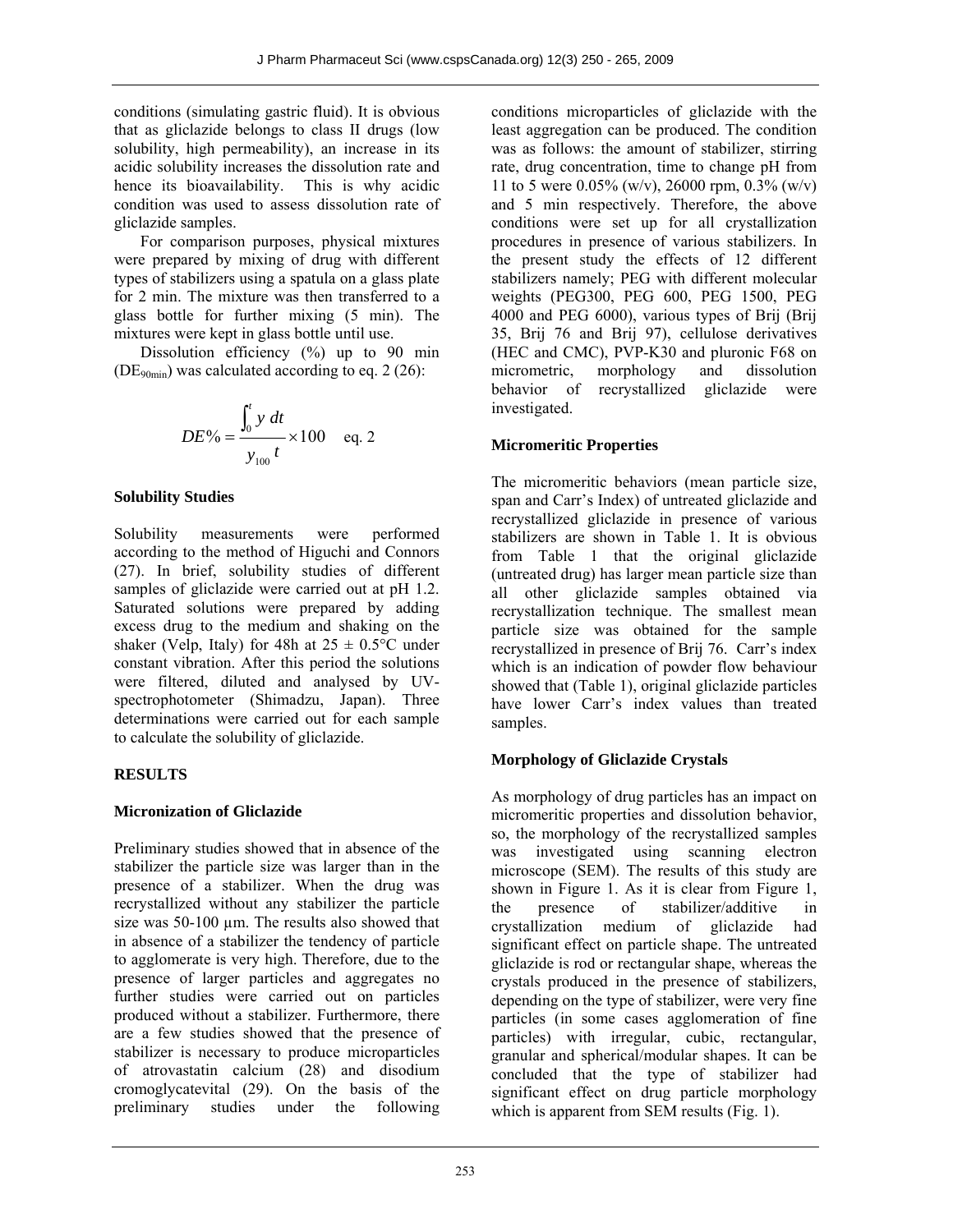| Formulation     | Mean Particle size $(\mu m)$ | Span            | Compressibility Index $(\% )$ |
|-----------------|------------------------------|-----------------|-------------------------------|
| Untreated drug  | $290.43 \pm 36.05$           | $2.10\pm0.20$   | $20.04 \pm 0.10$              |
| <b>PEG 300</b>  | $3.69 \pm 0.01$              | $1.50 \pm 0.01$ | $60.05 \pm 0.52$              |
| <b>PEG 600</b>  | $3.90 \pm 0.00$              | $1.40 \pm 0.03$ | $60.23 \pm 0.72$              |
| <b>PEG 1500</b> | $4.83 \pm 0.11$              | $1.64 \pm 0.02$ | $60.01 \pm 0.22$              |
| <b>PEG 4000</b> | $4.34 \pm 0.14$              | $1.65 \pm 0.01$ | $60.00 \pm 0.15$              |
| <b>PEG 6000</b> | $3.62 \pm 0.12$              | $1.35 \pm 0.01$ | $50.05 \pm 0.17$              |
| Brij 35         | $4.76 \pm 0.15$              | $1.52 \pm 0.02$ | $60.08 \pm 0.36$              |
| Brij 97         | $4.56 \pm 0.23$              | $1.32 \pm 0.01$ | $60.16 \pm 0.25$              |
| Brij 76         | $3.09 \pm 0.00$              | $2.25 \pm 0.03$ | $60.04 \pm 0.53$              |
| <b>HEC</b>      | $5.03 \pm 0.11$              | $3.41 \pm 0.02$ | $50.06 \pm 0.18$              |
| <b>CMC</b>      | $3.73 \pm 0.11$              | $1.80 \pm 0.02$ | $50.04 \pm 0.16$              |
| PVP K30         | $4.53 \pm 0.15$              | $2.62 \pm 0.01$ | $50.02 \pm 0.35$              |
| Pluronic F68    | $3.59 \pm 0.01$              | $1.53 \pm 0.02$ | $60.06 \pm 0.10$              |

**Table 1.** Micromeritic properties of gliclazide samples recrystallized in presence of various stabilizers

#### **Dissolution studies**

Dissolution profiles of untreated gliclazide and the crystals obtained in presence of various stabilizers are shown in Figures 2 to 5. For better comparison of dissolution profiles, dissolution data up to 15 min was plotted in Figures 2 to 5 and dissolution efficiency was calculated up to 90 min (Table 2). According to the results, the dissolution rates of all treated samples are remarkably faster than the untreated sample and the physical mixtures of the drug with stabilizers  $(P < 0.05)$ .

#### **X-ray diffraction studies**

In order to investigate any changes in internal structure of crystallized gliclazide in presence of various additives, XRPD was used. Diffraction spectra of untreated gliclazide, gliclazide recrystallized in presence of additives and their physical mixtures are shown in Figure 6. The XRPD pattern of the gliclazide was very similar to that of the standard crystalline powder. Untreated gliclazide showed sharp peaks at diffraction angles of 2θ 10.5, 15, 17, 18, 22, 25 and 26.3 which is in agreement with the literature (30). Most of these peaks are present in the diffractograms of physical mixture of gliclazide-HEC (Fig. 6c) and gliclazide-CMC (Fig.6e) but with a smaller height than the standard crystalline powder. Figure 6 shows that the peak heights for recrystallized samples (Fig.6b and 6d) are pretty smaller than untreated sample and physical mixtures.

#### **Fourier transform infrared spectroscopy**

FT-IR spectra were used to further characterize the possibility of interactions between gliclazide and additives in the solid state. Figure 7 shows the FT-IR spectra of untreated drug, recrystallized in presence of PEGs and its physical binary mixtures. The spectra of all samples and all physical mixtures showed that they were identical.

#### **DSC studies**

The thermograms of untreated gliclazide and recrystallized microcrystals obtained in presence of HEC and CMC is shown in Figure 8. In order to have a better comparison between different samples in terms of enthalpy and melting point, the final results are listed in Tables 3 and 4. As the results show the  $T_m$  of the drug in all physical mixtures is almost the same but with a slight reduction in comparison with pure untreated gliclazide.

#### **DISCUSSION**

It seems that all stabilizers (additives) used in the present study acts as the crystal growth inhibitor. A stabilizing polymer usually covers the hydrophobic surfaces of the precipitated crystals and consequently due to the steric hindrance caused by the polymer prevents the crystal growth. This indicated that it is possible to reduce particle size to less than 5 µm without using milling equipment.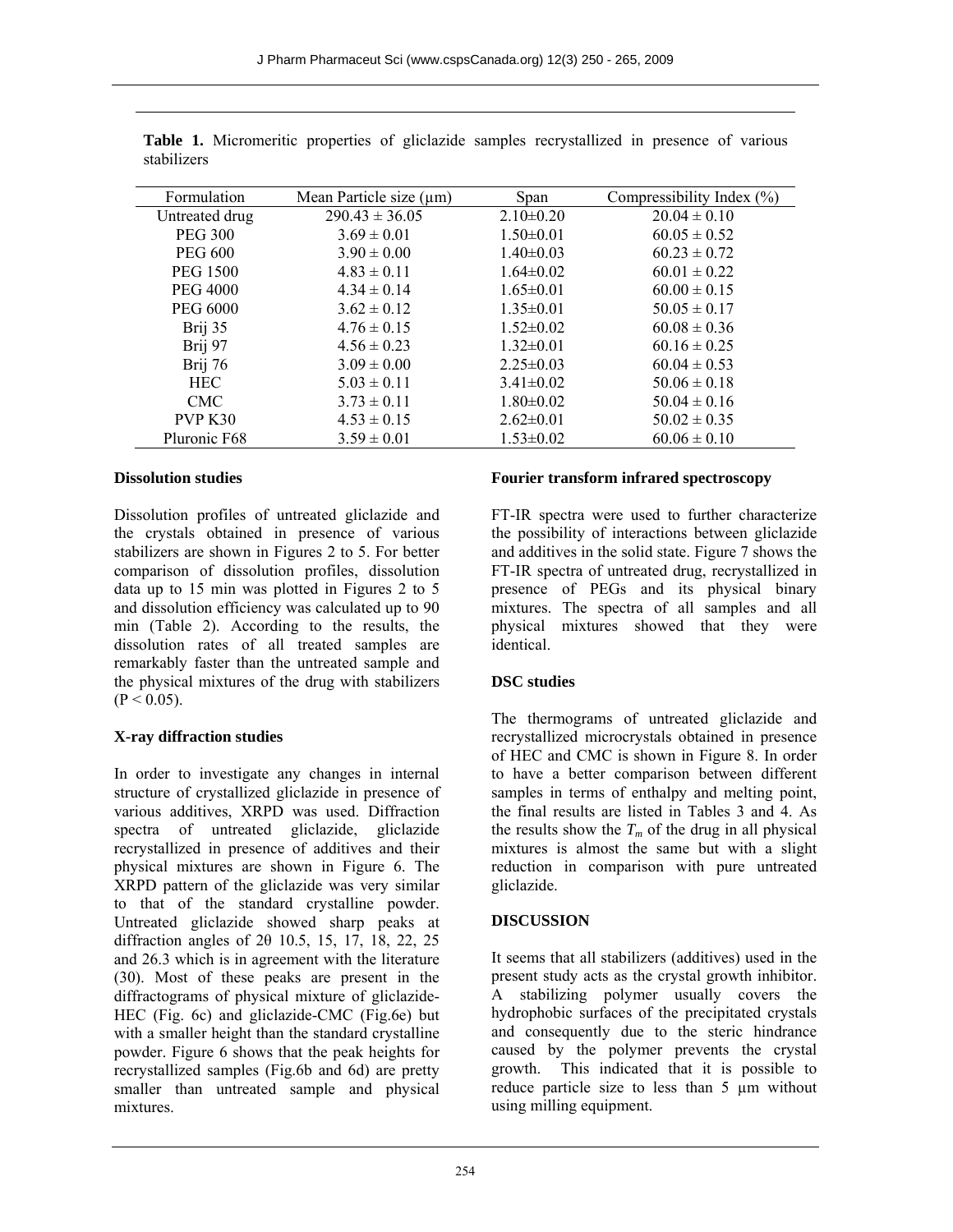

**Figure 1.** Scanning electron micrographs of: (a) untreated gliclazide, and microcrystals of gliclazide prepared in presence of stabilizer (b) PEG 300; (c) PEG 600; (d) PEG 1500; (e) PEG 4000; (f) PEG 6000; (g) HEC; (h)CMC; (i) Brij 35; (j) Brij76; (k) Brij 97; (l) PVP; (m) Pluronic F68.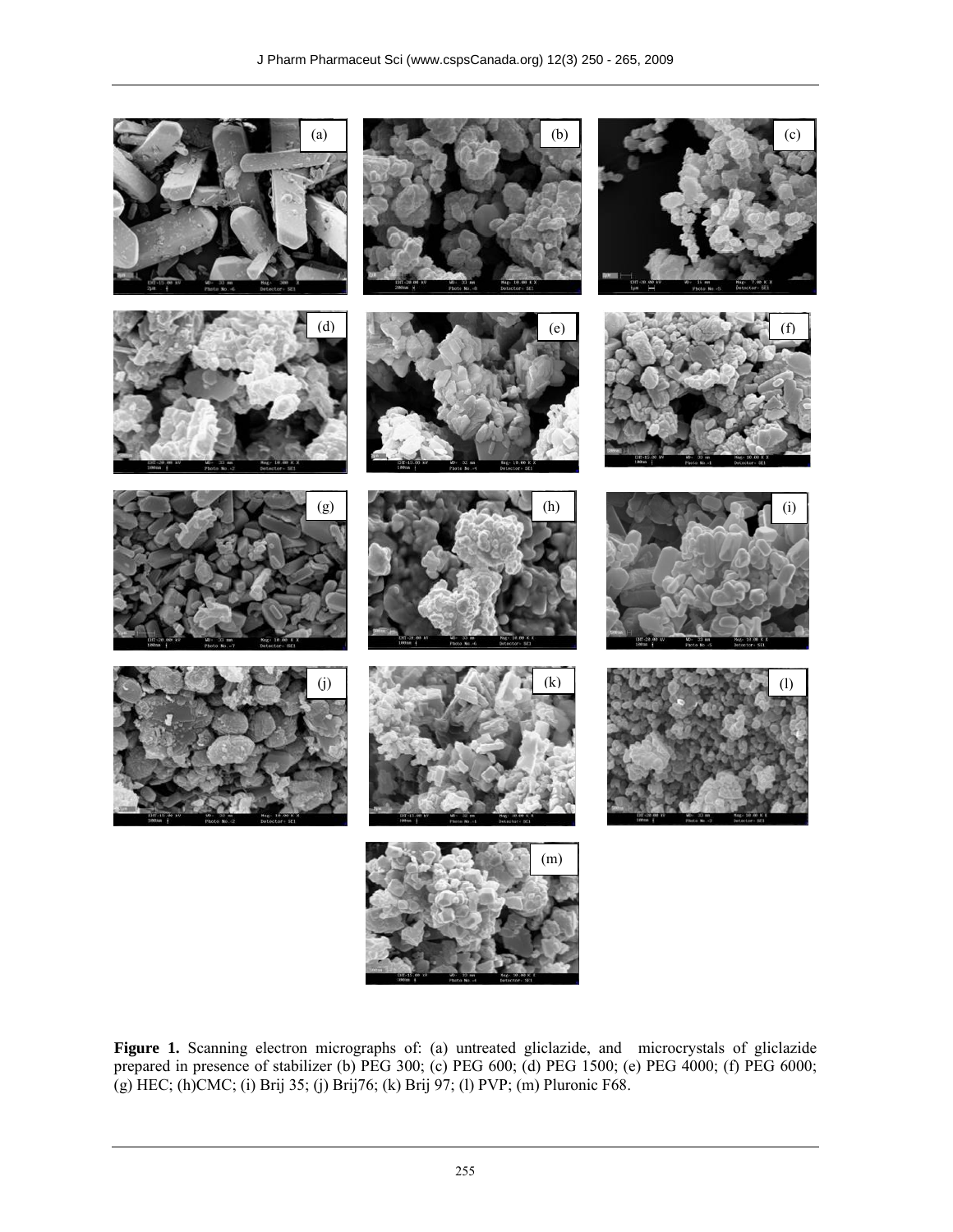| Formulation     | $DE_{90min}$<br>Recrystallized<br>drug<br>$(\%)$ | $DE_{90min}$<br>Physical<br>mixtures $(\% )$ | $Q_{5min}$<br>recrystallized<br>drug<br>$(\%)$ | $Q_{5min}$<br>Physical<br>mixtures<br>$(\% )$ | Solubility<br>(g/lit) |
|-----------------|--------------------------------------------------|----------------------------------------------|------------------------------------------------|-----------------------------------------------|-----------------------|
|                 |                                                  |                                              |                                                |                                               |                       |
| Drug only $*$   | $38.7 \pm 8.6$                                   | $38.7 \pm 8.6$                               | $12.7 \pm 0.8$                                 | $12.7 \pm 0.8$                                | $0.025 \pm 0.012$     |
| <b>PEG 300</b>  | $75.5 \pm 6.0$                                   | $44.5 \pm 4.0$                               | $86.3 \pm 10.6$                                | $20.2 \pm 2.3$                                | $0.563 \pm 0.041$     |
| <b>PEG 600</b>  | $54 \pm 6.7$                                     | $65.9 \pm 11.4$                              | $88.1 \pm 8.6$                                 | $35.6 \pm 5.5$                                | $0.407 \pm 0.067$     |
| <b>PEG 1500</b> | $79.3 \pm 1.3$                                   | $28.2 \pm 7.4$                               | $95.8 \pm 1.1$                                 | $11.1 \pm 2.6$                                | $0.410 \pm 0.005$     |
| <b>PEG 4000</b> | $83.2 \pm 3.2$                                   | $39.2 \pm 10.9$                              | $76.1 \pm 9.0$                                 | $20.6 \pm 3.3$                                | $0.453 \pm 0.040$     |
| <b>PEG 6000</b> | $80.9 \pm 1.7$                                   | $50.3 \pm 10.6$                              | $80.2 \pm 6.9$                                 | $32.5 \pm 6.4$                                | $0.633 \pm 0.058$     |
| Brij 35         | $78.1 \pm 0.6$                                   | $16.8 \pm 9.3$                               | $89.8 \pm 9.6$                                 | $13.7 \pm 3.0$                                | $0.673 \pm 0.051$     |
| Brij 76         | $72.8 \pm 1.5$                                   | $29.1 \pm 2.1$                               | $72.3 \pm 1.6$                                 | $15.6 \pm 0.7$                                | $0.437 \pm 0.025$     |
| Brij 97         | $72.4 \pm 4.1$                                   | $38.2 \pm 1.2$                               | $71.2 \pm 4.9$                                 | $15.2 \pm 0.7$                                | $0.593 \pm 0.050$     |
| <b>HEC</b>      | $73.7 \pm 3.3$                                   | $41.4 \pm 1.7$                               | $71.3 \pm 2.5$                                 | $29.9 \pm 0.1$                                | $0.480 \pm 0.006$     |
| <b>CMC</b>      | $80.0 \pm 7.0$                                   | $30.7 \pm 4.8$                               | $80.8 \pm 3.4$                                 | $8.9 \pm 1.7$                                 | $0.400 \pm 0.056$     |
| PVP K30         | $81.3 \pm 10.4$                                  | $43.0 \pm 1.2$                               | $66.3 \pm 3.9$                                 | $15.1 \pm 1.1$                                | $0.540 \pm 0.061$     |
| Pluronic F68    | $85.7 \pm 12.1$                                  | $40.2 \pm 2.8$                               | $74.7 \pm 9.8$                                 | $13.4 \pm 3.2$                                | $0.450 \pm 0.062$     |

**Table 2.** Dissolution and solubility data for physical mixtures of gliclazide-stabilizers and recrystallized gliclazide in presence of stabilizers.

\*untreated drug

**Table 3.** Thermal analysis data obtained for untreated gliclazide and gliclazide samples produced in presence of various additives

| Formulation     | Onset temperature |                       |                   |
|-----------------|-------------------|-----------------------|-------------------|
|                 | (°C)              | $T_m$ <sup>(°C)</sup> | enthalpy $(J/g)$  |
| Untreated drug  | $160.82 \pm 0.03$ | $171.13 \pm 0.06$     | $115.15 \pm 0.55$ |
| <b>PEG 300</b>  | $140.99 \pm 0.11$ | $158.50 \pm 0.20$     | $26.62 \pm 0.43$  |
| <b>PEG 600</b>  | 139.99±0.44       | $159.43\pm0.05$       | $19.46\pm0.14$    |
| <b>PEG 1500</b> | $145.52 \pm 0.05$ | $162.63\pm0.01$       | $39.57\pm0.42$    |
| <b>PEG 4000</b> | $144.69\pm0.29$   | $162.63\pm0.03$       | $37.4 \pm 0.21$   |
| <b>PEG 6000</b> | $151.28 \pm 0.15$ | $166.8\pm0.05$        | $51.86 \pm 0.09$  |
| Brij 35         | $153.76 \pm 0.05$ | $164.28\pm0.01$       | $17.26 \pm 0.25$  |
| Brij 97         | $149.84\pm0.03$   | $166.89\pm0.03$       | $37.86 \pm 0.51$  |
| Brij 76         | $142.54\pm0.13$   | $163.00\pm0.04$       | $45.23 \pm 0.41$  |
| <b>HEC</b>      | $143.61 \pm 0.15$ | $164.02\pm0.05$       | $21.37\pm0.62$    |
| <b>CMC</b>      | $147.12 \pm 0.08$ | $165.69 \pm 0.04$     | $38.31 \pm 0.53$  |
| PVP K30         | $149.41 \pm 0.07$ | $161.72 \pm 0.01$     | $30.35 \pm 0.72$  |
| Pluronic F127   | $154.73 \pm 0.02$ | $167.70 \pm 0.06$     | $78.27\pm0.31$    |

An increase in Carr's index value for all treated samples is due to very high surface to mass ratio for fine particles which caused them to be more cohesive than coarser particles which are influenced more by gravitational forces. Powders having a particle size less than 10  $\mu$ m are usually

extremely cohesive and resist flow under gravity. Comparing flowability (Carr's Index value) of various crystallized samples showed that gliclazide samples crystallized in the presence of PEG 6000, PVP, CMC and HEC have lower Carr's index than other treated samples.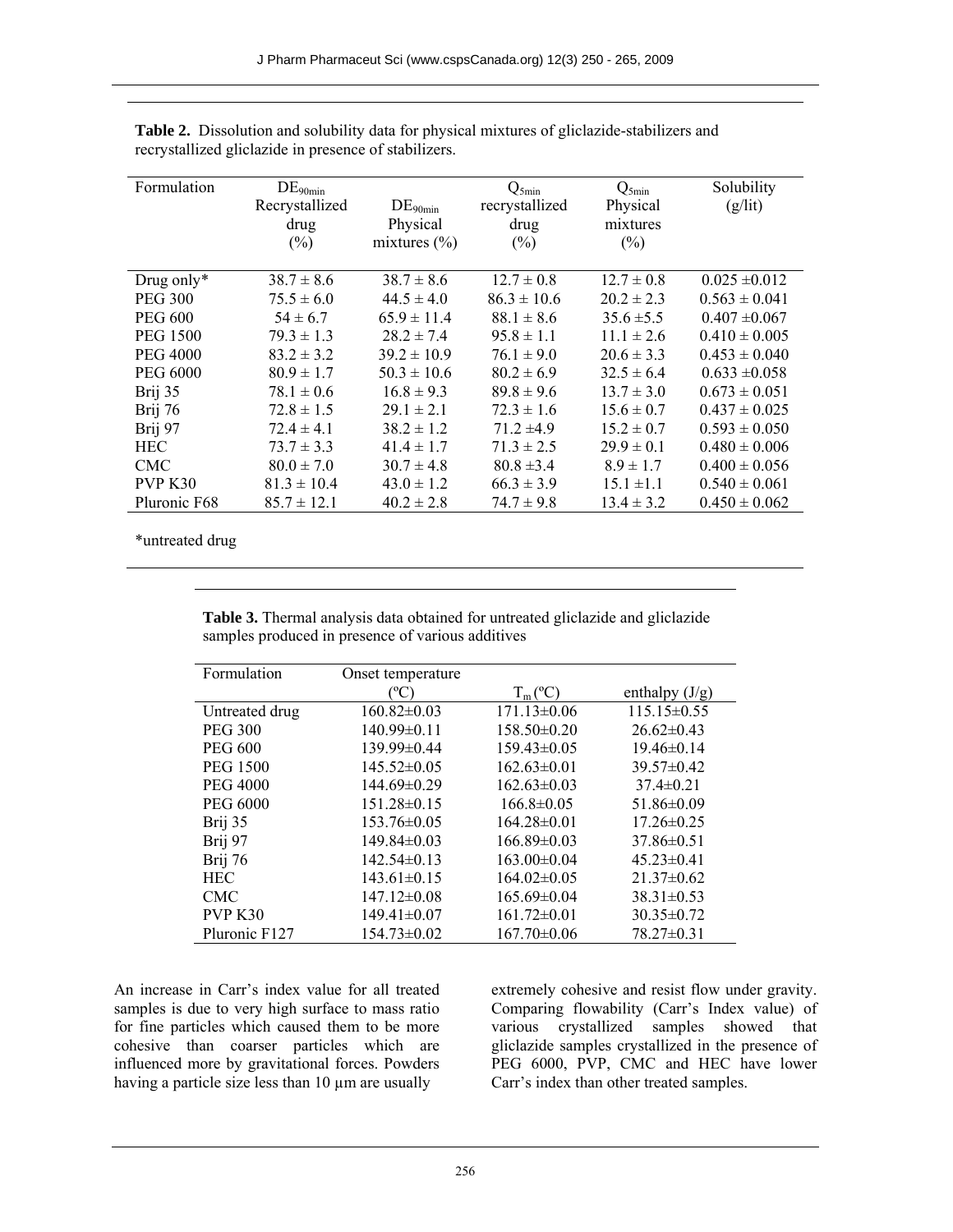

**Figure 2.** Dissolution behaviour of (a) recrystallized gliclazide in presence of stabilizers and (b) physical mixtures of drug-stabilizer.

This could be due to the difference in shape of drug particles obtained in presence of different stabilizers which is apparent from SEM micrographs (Figure 1). Table 1 also shows that the presence of which stabilizer in crystallization medium produced narrower particle distribution (smaller value of span indicates narrower particle size distribution). It can be seen from the Table, apart from untreated sample and gliclazide crystals treated in presence of Brij 76, HEC and PVP, the rest of gliclazide crystal samples treated in presence of other stabilizers showed very narrow drug particle size distribution.

#### **Dissolution studies**

It is clear from the dissolution profiles (Figures 2 to5) some of the recrystallized samples dissolved 100% within the first 5 min showing at least 10 times greater dissolution rate than the dissolution rate of untreated gliclazide powders.



**Figure 3.** Dissolution behaviour of (a) recrystallized gliclazide in presence of stabilizers and (b) physical mixtures of drug-stabilizer.

In order to investigate the effect of the type of stabilizer,  $DE_{90min}$  and  $Q_{5min}$  were calculated and the results are listed in Table 2. The lowest  $Q_{5min}$ was obtained for untreated gliclazide and physical mixtures of untreated gliclazide and CMC, whereas the lowest DE<sub>90min</sub> was observed for physical mixtures of untreated gliclazide-Brij 35. Comparing the results of  $Q_{5min}$  and  $DE_{90min}$  for all studied samples revealed that there is a considrable increase in  $Q_{5min}$  and DE for treated samples in presence of additives. For examples  $Q<sub>5min</sub>$  for gliclazide samples recrystallized in presence of PEG 1500 was 95.8%, whereas this value for original gliclazide crystals or physical mixtures of gliclazide-PEG 1500 was 12.7 and 11.1% respectively.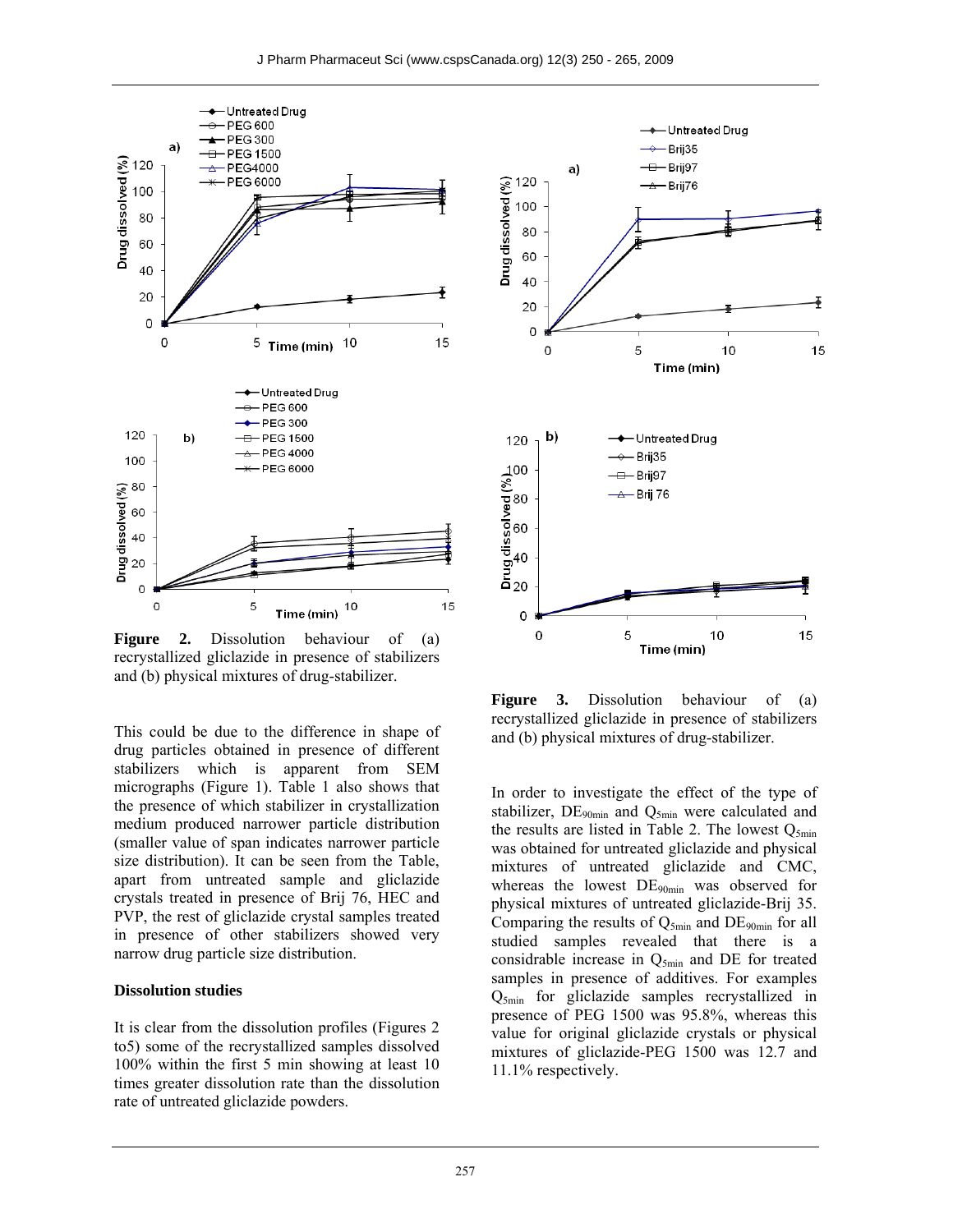

**Figure 4.** Dissolution behaviour of (a) recrystallized gliclazide in presence of stabilizers and (b) physical mixtures of drug-stabilizer.

By considering all data obtained in the present study it can be postulated that there should be three main factors responsible for an increase in dissolution rate of recrystallized gliclazide crystals; (a) an increase in surface area of drug particles; (b) an increase in wettability of drug particles and (c) an increase in saturated solubility of the treated drug particles.

According to Noyes and Whitney equation (31),  $D_R = [(DS (Cs-C)]/h$ , the drug dissolution rate  $(D_R)$  is directly proportional to its concentration gradient (Cs-C) in the stagnant diffusion layer, diffusion coefficient (D) and its surface (S) available for dissolution. Cs is the saturation solubility of the drug in the dissolution medium and thus, it is a constant characteristic property related to the drug and dissolving media involved.



**Figure 5.** Dissolution behaviour of (a) recrystallized gliclazide in presence of stabilizers and (b) physical mixtures of drug-stabilizer.

Since all of dissolution tests for formulations were carried out at a constant rotational paddle speed (100 rpm) and identical dissolving media, we can assume that the thickness (h) of the stagnant diffusion layer and the diffusion coefficient (D) of the drug molecules remain almost identical.

Since treated drug powders showed higher solubility than untreated drug and also the treated drug particles have higher surface area than untreated particles (SEM pictures) due to smaller particle sizes, therefore, the observed higher dissolution rates of recrystallized gliclazide are due to the significant increase in the specific surface area and saturated solubility (Table 2) of the treated drug powders. Specific surface area was not determined for all samples. Only two treated gliclazide samples and untreated sample were selected for the surface area measurement.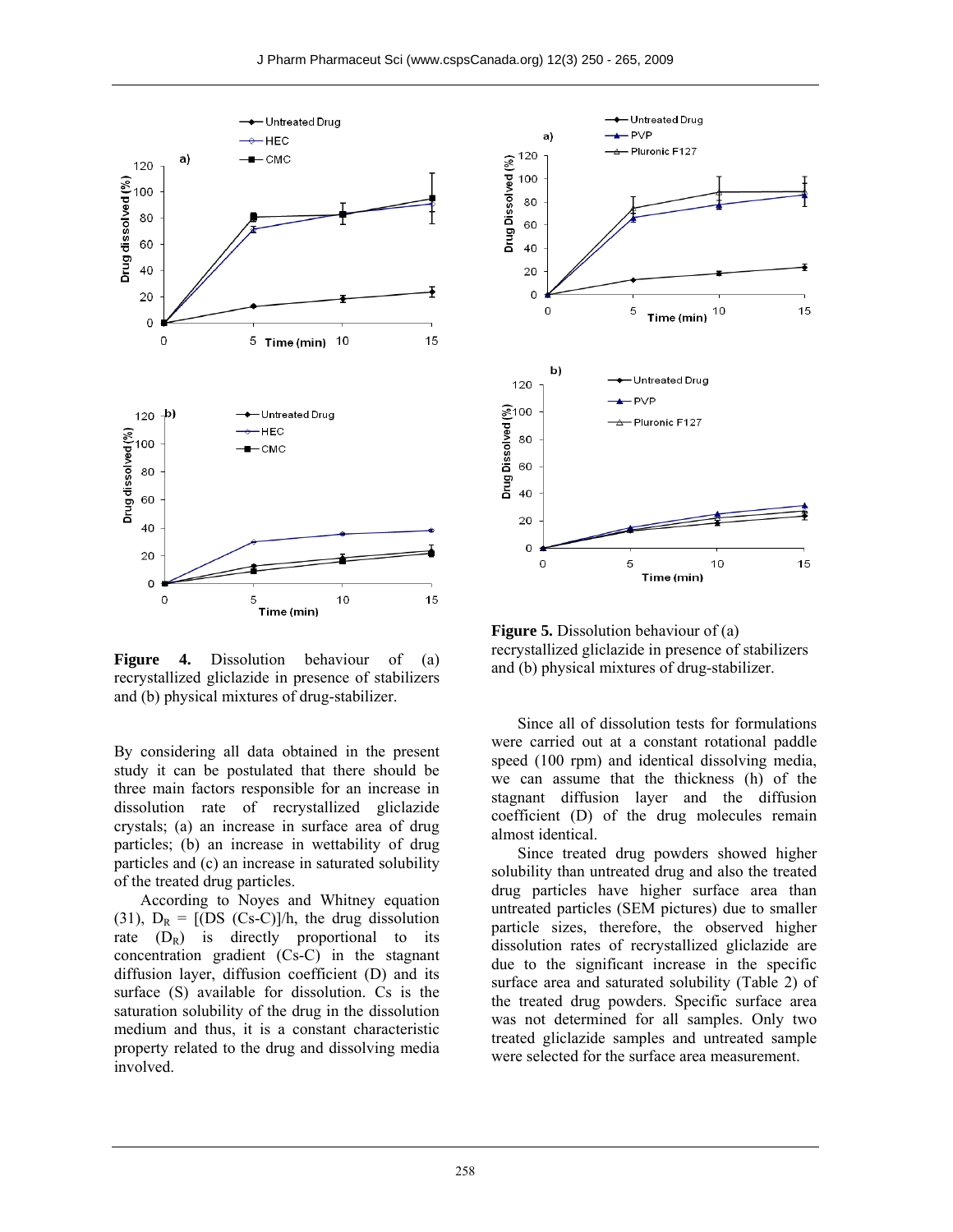

**Figure 6***.* X-ray diffarction patterns of (a) untreated gliclazide; (b) recrystallized gliclazide in presence of HEC; (c) physical mixture of gliclazide-HEC; (d) recrystallized gliclazide in presence of CMC; and (e) physical mixture of gliclazide-CMC.

The results confirmed the above hypothesis as the specific surface area for recrystallized gliclazide in presence of Brij 35 and HEC appeared to be  $18.06$  and  $17.56$  m<sup>2</sup>/g, whereas untreated gliclazide had specific surface area of  $4.78 \text{ m}^2/\text{g}$ . The formation of fine drug particles in presence of stabilizers is due to the crystal growth inhibitory effect of stabilizers/additives used in the present study as described earlier in the paper (32-34)**.** It has already been shown that wetting of the tablets or drug particle had important impact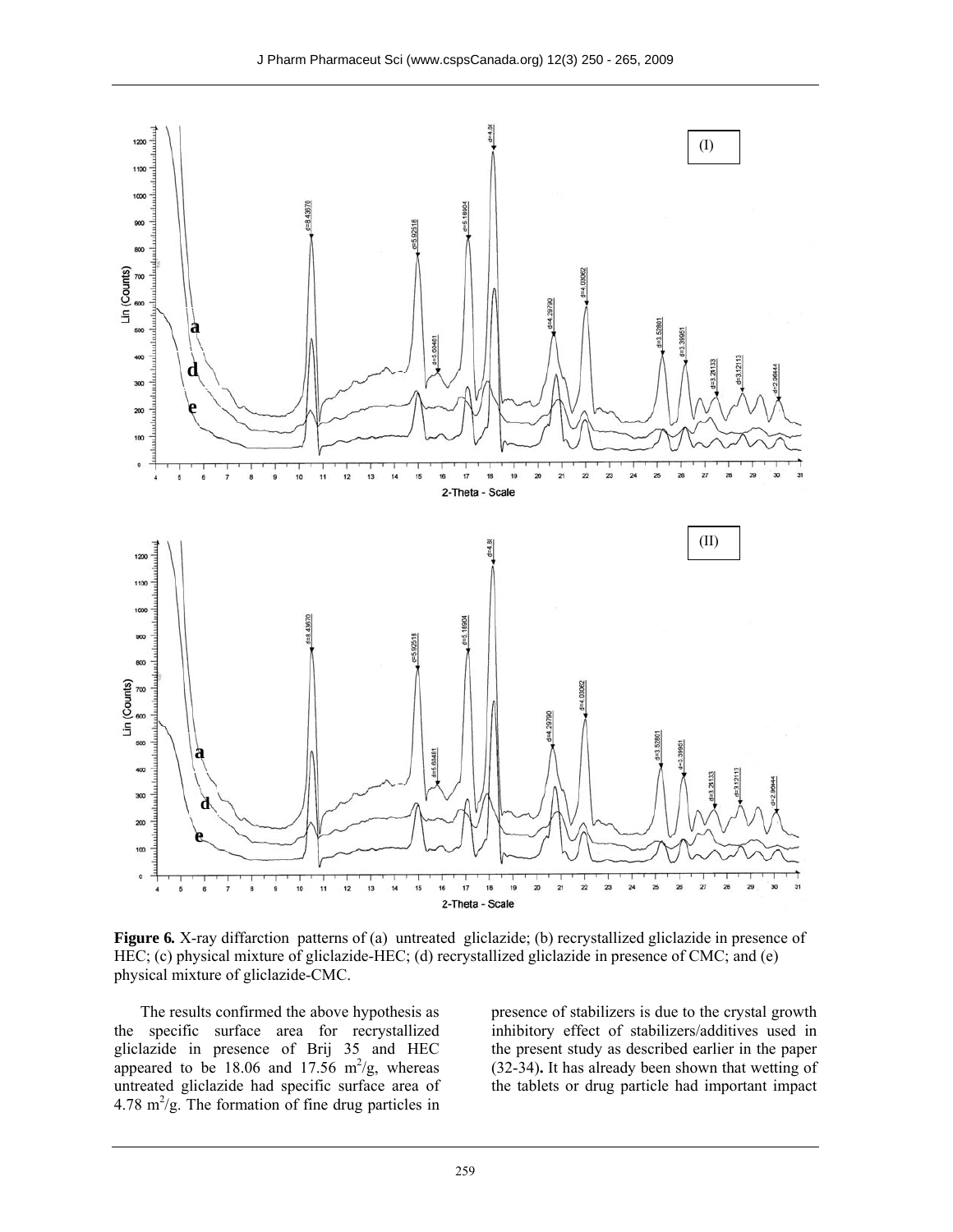

**Figure.7***.* X-ray diffarction patterns of (a) untreated GL, (b) microcrystal and (c) physical mixture prepared by pH change method using (I) PEG 300 and (II) PEG 600 as stabilizer.

on dissolution of poorly water soluble drugs (10, 35).

Apart from crystal growth inhibitory effect of stabilizers, all of the additives used in the present study can also act as surface active agents and facilitate wetting of the drug particles by decreasing the interfacial tension between the dissolution medium and the drug. We believe that, therefore, in the present study due to significantly improved wetting properties of drug particles, the treated gliclazide samples display enhanced drug dissolution characteristics. This *in situ* micronization has several advantages over milling techniques as unlike milling process the proposed process is not a high energy process which causes disruptions in the drug's crystal lattice, resulting in the presence of disordered or amorphous

regions in the final product (36). Furthermore, milled particles often show aggregation and agglomeration which results in poor wettability and thus poor dissolution (37). The results of present study showed that agglomeration or aggregation of drug particles can be minimized by controlling the crystallization conditions as described earlier in the preliminary results.

#### **Solid state studies**

The x-ray pattern showed that different samples produced different intensity of peaks. The peak height is affected by crystal size and crystallinity (12). Therefore, the peak height of the recrystallized drug powder is expected to be smaller than that of the standard crystalline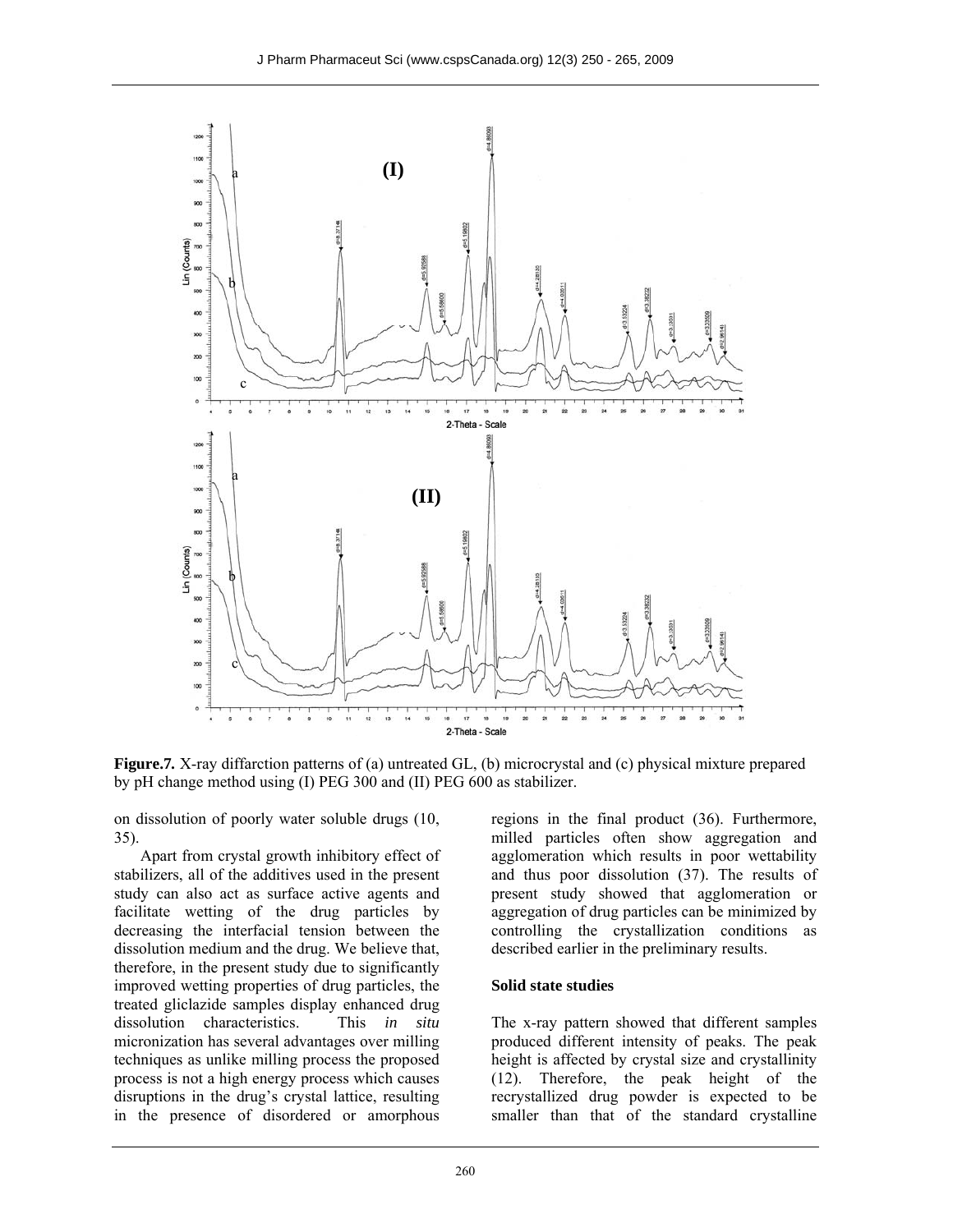| Formulation     | Onset temperature $(^{\circ}C)$ | $T_m$ <sup>(<math>^{\circ}</math>C)</sup> | enthalpy $(J/g)$  |
|-----------------|---------------------------------|-------------------------------------------|-------------------|
| Untreated drug  | $160.82 \pm 0.03$               | $171.13 \pm 0.06$                         | 115.15 $\pm$ 0.49 |
| <b>PEG 300</b>  | $139.29\pm0.05$                 | $164.42\pm0.44$                           | $47.27\pm0.57$    |
| <b>PEG 600</b>  | $141.75 \pm 0.09$               | $164.32\pm0.53$                           | $56.96 \pm 0.86$  |
| <b>PEG 1500</b> | $148.84\pm0.51$                 | $168.49\pm0.75$                           | $63.97\pm0.11$    |
| <b>PEG 4000</b> | $151.45 \pm 0.12$               | $170.49 \pm 0.06$                         | $79.38 \pm 0.17$  |
| PEG 6000        | $151.95 \pm 0.01$               | $170.71 \pm 0.64$                         | $73.74 \pm 1.32$  |
| Brij 35         | $164.8 \pm 0.35$                | $173.88\pm0.43$                           | 78.97±0.44        |
| Brij 97         | $167.45 \pm 0.19$               | $175.58\pm0.22$                           | $95.2 \pm 0.09$   |
| Brij 76         | $149.37\pm0.53$                 | $170.22 \pm 0.45$                         | $82.17 \pm 0.05$  |
| <b>HEC</b>      | $147.65 \pm 0.08$               | $168.76 \pm 0.64$                         | $82.21 \pm 0.75$  |
| <b>CMC</b>      | $156.01 \pm 1.52$               | $169.29 \pm 0.09$                         | $66.82 \pm 0.47$  |
| PVP K30         | $160.29 \pm 1.25$               | $173.14\pm0.73$                           | $75.43 \pm 0.04$  |
| Pluronic F68    | $156.87 \pm 0.74$               | $171.30 \pm 0.25$                         | $85.97 \pm 1.23$  |

**Table 4.** Thermal analysis data obtained for untreated gliclazide and physical mixtures of drug with /stabilizers



**Figure 8.** FT-IR spectra of (I) recrystallized gliclazide samples and (II) physical mixtures of gliclazide in presence of (a) PEG 300 , (b) PEG 600, (c) PEG 1500, (d) PEG 4000, (e) PEG 6000, and (f) untreated gliclazide.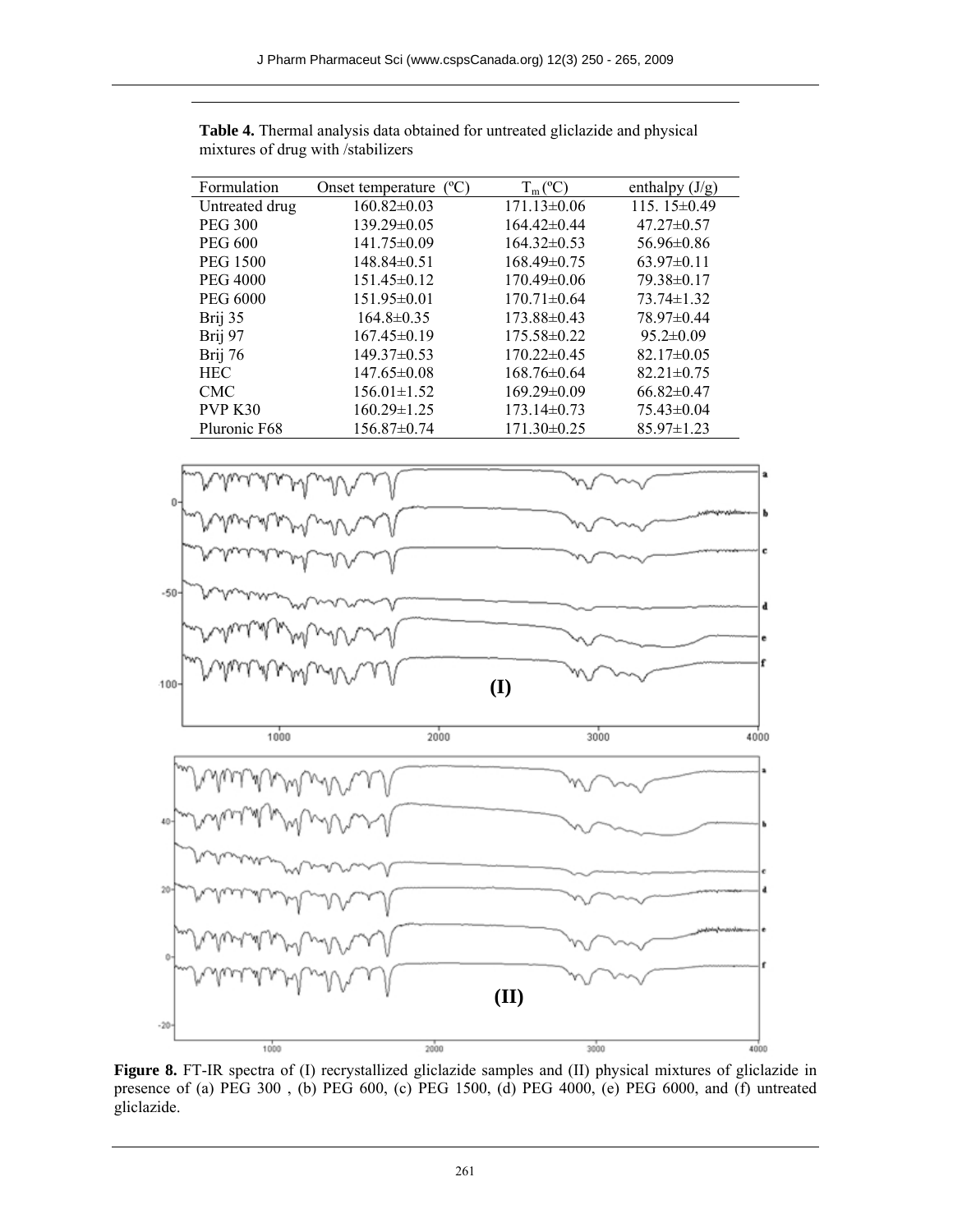powder (mean particle size for untreated sample and spectrum b and c were 290, 3.69 and 3.09  $\mu$ m respectively). Moreover, Figure 6 shows that the crystallinity of treated drug is lower than that of the standard gliclazide powder which is apparent from XRPD spectra (Fig. 6). The increased dissolution of treated gliclazide with respect to untreated drug powder partly can be attributed to the reduced crystallinity characterized by less intense peaks in the XRPD of treated samples. Similar results were obtained for the treated gliclazide samples in presence of other stabilizers which were not shown in the present article. As PEG 300 and 600 are liquids, any mixtures with these cosolvents may result in partial or complete solubilization of the drug. XRPD of the physical mixtures of PEG 300 and 600 with the API showed that the intensity of the peaks is only slightly smaller than physical mixtures of the API with solid excipients (compare Figures 6 and 7). This indicated that may be very little amount of gliclazide dissolved in PEG 300 or 600 as the concentration of the stabilizers was very low in these physical mixtures.

The FT-IR spectra of all samples and all physical mixtures were identical (Fig. 8) and the main absorption bands of gliclazide appeared in all the spectra in the region of C=O sulphonylurea group absorption around  $1711 \text{ cm}^{-1}$ . Similarly, the NH group located at 3265 cm<sup>-1</sup> was not shifted. The sulphonyl group bands (S=O) are located at 1348 cm<sup>−</sup><sup>1</sup> and 1163 cm<sup>−</sup><sup>1</sup> in unground gliclazide, and these were not shifted in the recrystallized gliclazide samples and physical mixtures spectra. This indicated that there was no difference between the internal structures and conformation of these samples at the molecular level.

One useful technique to study of polymorphism is differential scanning calorimetry (DSC). DSC is usually combined with XRPD to determine the polymorphic composition of pharmaceutical powders, when the polymorphs present have different melting points (Figure 9). The difference in melting point of gliclizide between different recrytallized samples and untreated gliclazide is more obvious than the difference between physical mixtures and pure gliclazide (Tables 3 and 4). For example, the lowest melting point for recrystallized samples in presence of PEG 300 was  $158.5\text{ °C}$ , whereas this value for untreated gliclazide was  $171.14 \text{ °C}$ . The lower  $T_m$  for the physical mixtures and recrystallized samples in comparison with untreated gliclazide indicates the absence of any important incompatibility between the drug and stabilizers and suggests that the recrystallized microcrystals are not perfect crystals. Tables 3 and IV also show a significant reduction in enthalpy changes particularly for the recrystallized samples in comparison with untreated gliclazide. A reduction in enthalpy of microcrystals has been reported for other drugs (38) as the presence of dissolved impurities (additives) may change the rate of crystallization and crystal habit by adsorbing the surface-active agents to the nuclei or growing crystals. The precipitated drug is sterically stabilized against crystal growth by adsorbed polymer and the surface energy and consequently the enthalpy of the system lowered. The lower enthalpy reported for recrystallized samples in presence of additives could partly be due to crystal habit of particles (39, 40). The modification of the physical properties of phenytoin by recrystallization from methanol exhibited increase in the specific surface area of the phenytoin crystals and a progressive change of crystal habit from needles to elongated plates. They reported that XRPD did not show any gross structural changes between needle and elongated phenytoin crystals. However, the enthalpy of fusion reduced by as much as 17° reflecting a significant change in both the enthalpy and entropy of the phenytoin crystals. It was shown that a reduction in the melting enthalpy of paraffin is directly correlated to the amount of paraffin in binary mixtures of paraffin-EVA copolymer (41). Therefore, it can be concluded that the presence of small amounts of stabilizers in addition to the change in crystalline habit of the microcrystals is the cause of enthalpy reduction of the microcrystals compared to untreated drug.

# **CONCLUSION**

The results of the present study showed that in situ micronization of gliclazide through pH change method can successfully be used to produce micron-sized drug particles to enhance dissolution rate. All recrystallized drug samples processed in presence of stabilizers showed fast dissolution rate than untreated drug and physical mixtures of drug-stabilizer. The type of stabilizer had significant effect of morphology of particles, hence on flow and particle size distribution. The results showed that crystallization of gliclazide in presence of stabilizers reduced the crystallinity of the samples as confirmed by XRPD and DSC results.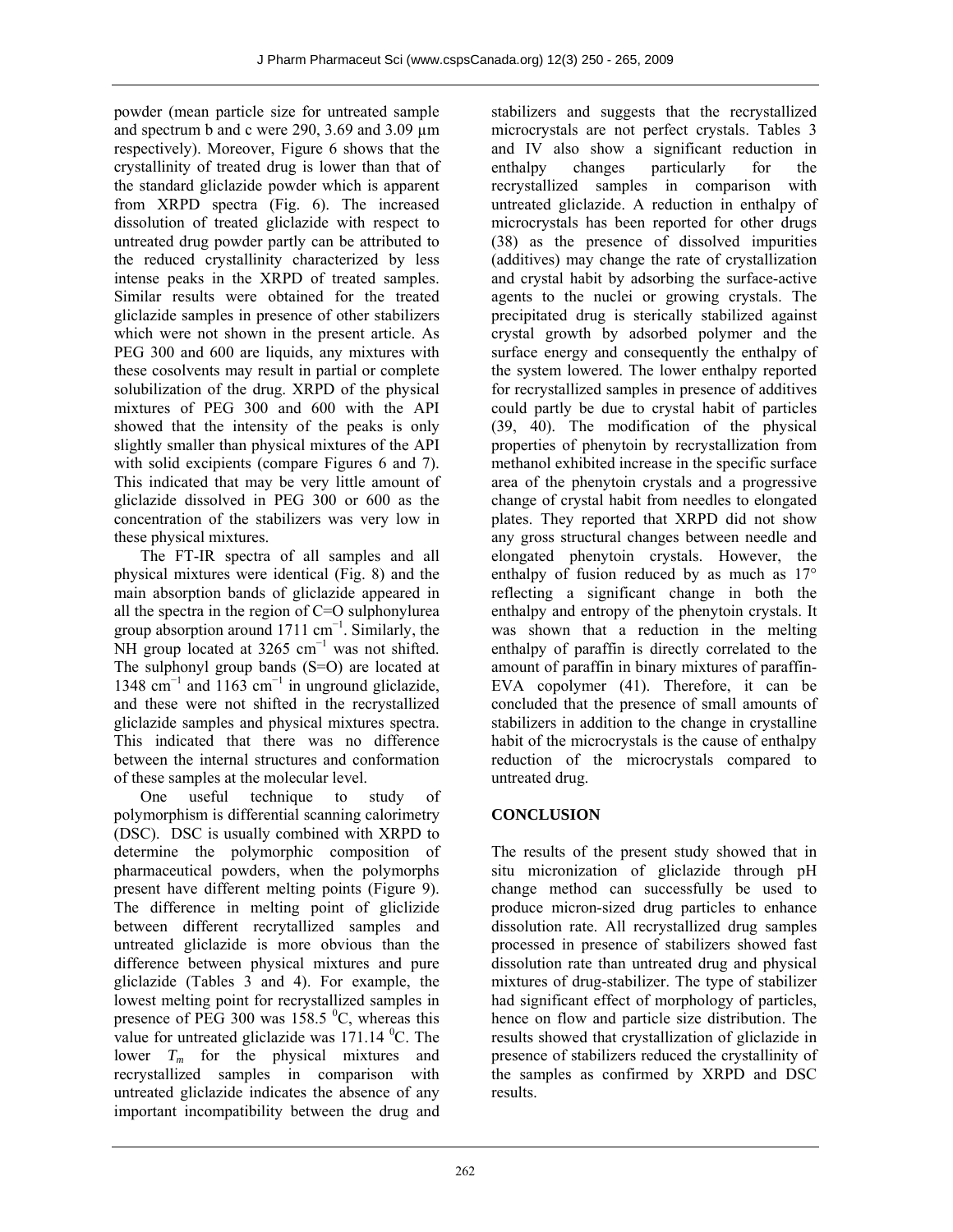

**Figure 9.** DSC thermograms of untreated gliclazide and recrystallized gliclazide in presence of HEC and CMC (for entlapy and melting point data fr all treated and physical mixtures refer to Tables 3 and 4).

#### **ACKNOWLEDGMENTS**

The authors would like to appreciate the Vice Chancellor of Research of Isfahan University of Medical Sciences for financial support of this project.

#### **REFERENCES**

- 1. Orienti I, Bigucci F, Luppi B, Cerchiara T, Zuccari G, Giunchedi P, Zecchi V. Polyvinylalcohol substituted with triethyleneglycolmonoethylether as a new material for preparation of solid dispersion of hydrophobic drugs. Eur. J. Pharm. Biopharm. 54: 229–233, 2002.
- 2. Barzegar-Jalali M, Dastmalchi S. Kinetic analysis of chlorpropamide dissolution from solid dispersions. Drug Dev Ind Pharm, 33: 63-70, 2007.
- 3. Barzegar-Jalali M, Valizadeh H, Dastmalchi S, Siahi-Shadbad MR, Barzegar-Jalali A, Adibkia K, Mohammadi G. Enhancing Dissolution Rate of Carbamazepine via Cogrinding with Crospovidone

and Hydroxypropyl methylcellulose. Iranian J Pharm Res, 6: 159- 165, 2007.

- 4. Nokhodchi A, Talari R, Valizadeh H, Barzegar-Jalali M. An Investigation on the solid dispersions of chordazepoxide. Int J Biomed Sci, 3: 211-217, 2007.
- 5. Valizadeh H, Nokhodchi A, Qarakhani N, Zakeri-Milani P, Azarmi S, Hassan-zadeh D, Lobenberg R. Physicochemical characterization of solid dispersions of indomethacin with PEG 6000, Myrij 52, Lactose, Sorbitol, dextrin, and Eudragit E100. Drug Dev Ind Pharm, 30: 303-317, 2004.
- 6. Valizadeh H, Zakeri-Milani P, Barzegar-Jalali M, Mohammadi G, Danesh-Bahreini MA, Adibkia K, Nokhodchi A. Preparation and characterization of solid dispersions of piroxicam with hydrophilic carriers. Drug Dev Ind Pharm 33: 45-56, 2007.
- 7. Spireas S, Sadu S. Enhancement of Prednisolone dissolution properties using liquisolid compacts. Int J Pharm 166: 177-188, 1998.
- 8. Spireas S, Wang T, Grover R. Effect of powder substrate on the dissolution properties of methchrothiazide liquisolid compacts. Drug Dev Ind Pharm 25: 163-168, 1999.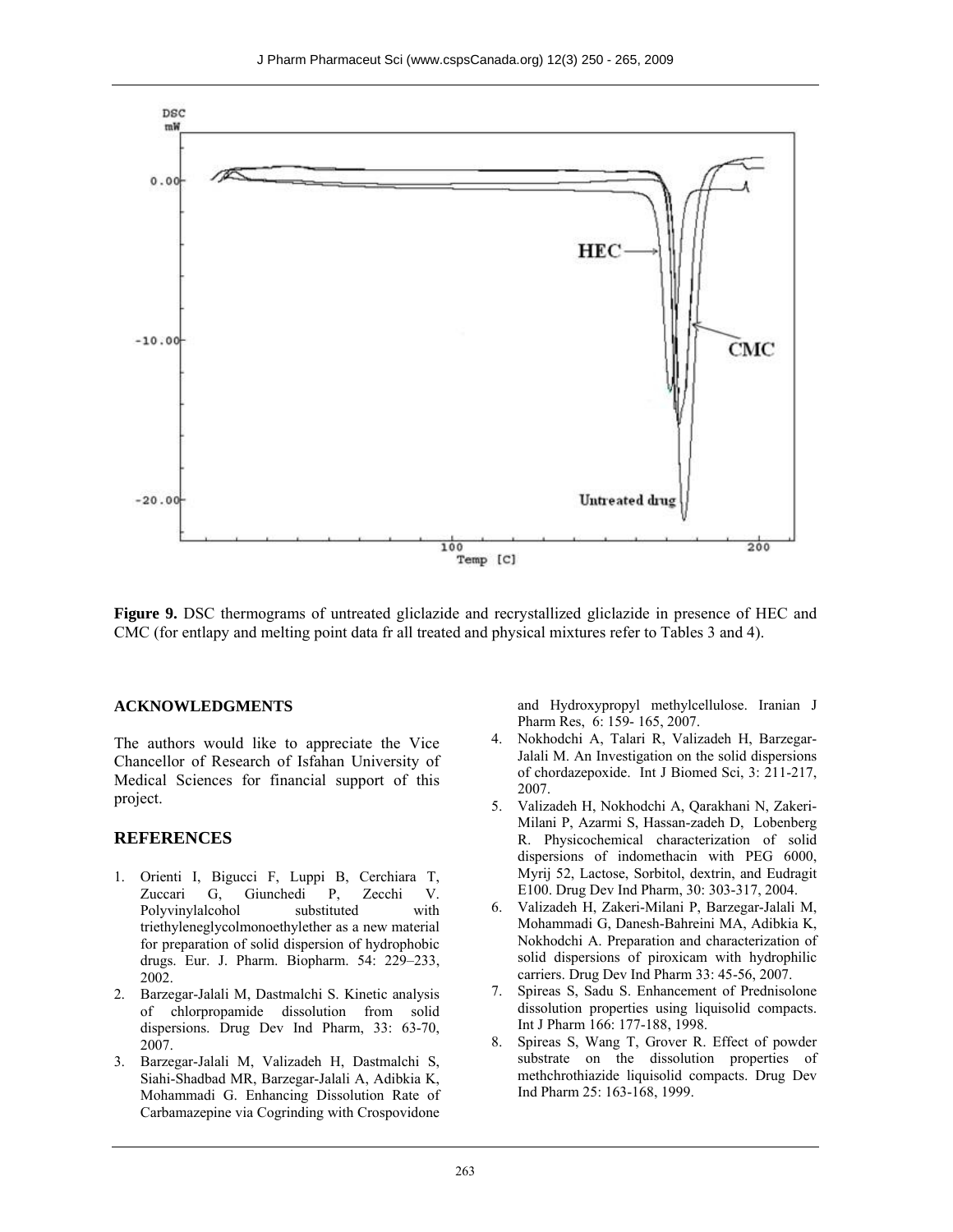- 9. Javadzadeh Y, Siahi MR, Barzegar Jalali M, Nokhodchi A. Enhancement of dissolution rate of piroxicam using liquisolid compacts. IL Farmaco, 60: 361-365, 2005.
- 10. Javadzadeh Y, Siahi MR, Asnaashari S, Nokhodchi A. An Investigation on Physicochemical Properties of Piroxicam Liquisolid Compacts. Drug Dev Technol, 12: 337- 343, 2007.
- 11. Nokhodchi A, Javadzadeh Y, Siahi MR, Barzegar-Jalali M. The effect of type and concentration of vehicles on the dissolution rate of a poorly soluble drug (indomethacin) from liquisolid compacts. J Pharm Pharmaceut Sci, 8: 18-25, 2005.
- 12. M. Gibson, in: Pharmaceutical Preformulation and Formulation—A Practical Guide from Candidate Drug Selection to Commercial Dosage Form. HIS Health Group, Englewood, 2001.
- 13. E.L. Parrott, In: J. Swarbrick, J.C. Boylan, (Eds.), Encyclopedia of Pharmaceutical Technology, vol. 3, Marcel Decker, New York, pp. 2001, 101–121.
- 14. Finholt P, Solvang S. Dissolution kinetics of drugs in human gastric juice role of surface tension. J Pharm Sci, 57: 1322–1326, 1968.
- 15. Kim ST, Kwon JH, Lee JJ, Kim CW. Microcrystallization of indomethacin using a pHshift method. Int J Pharm, 263: 141-150, 2003.
- 16. Kaneniwa N, Ikekawa A. Influence of ball-milling atmosphere on decrease of molecular weight of polyvinylpyrrolidone powders. Chem Pharm Bull, 20: 1536–1543, 1972.
- 17. Waltersson JO, Lundgren P. The effect of mechanical comminution on drug stability. Acta Pharm. Suec, 22: 291–300, 1985.
- 18. Varshosaz J, Talari R, Nokhodchi A. Dissolution enhancement of gliclazide using in situ micronization by solvent change method. Powder Technol, 187: 222–230, 2008.
- 19. Feeley JC, York P, Sumby BS, Dicks H. Determination of surface properties and flow characteristics of salbutamol sulphate, before and after micronisation. Int J Pharm, 172: 89–96, 1998.
- 20. Rasenack N, Steckel H, Muller BW. Preparation of microcrystals by in situ micronization. Powder Tech, 143: 291-296, 2004.
- 21. Rasenack N, Muller BW. Dissolution rate enhancement by in situ micronization of poorly water-soluble drugs. Pharm Res, 19: 1894-900, 2002.
- 22. A. Naseem, C.J. Olliff, L.G. Martini, A.W. Lloyd, Effects of plasma irradiation on the wettability and dissolution of compacts of griseofulvin. *Int. J. Pharm.* **269:** 443–450 (2004).
- 23. R.N. Gursoy, S. Benita, Self-emulsifying drug delivery systems (SEDDS) for improved oral delivery of lipophilic drug. *Biomed. Pharmacother.* **58:** 173–182 (2004).
- 24. R. Mauludin, R.H. Müller, C.M. Keck, Development of an oral route nanocrystal formulation. *Int. J. Pharm.* **370**: 202-209 ( 2009).
- 25. R.L. Carr, Evaluation flow properties of solids. *Chem. Eng.* **72:** 163-168 (1965).
- 26. Bnakar, U.V., 1992. In : Pharmaceautical Dissolution Testing. 1<sup>st</sup> ed., New York: Marcel Dekker Inc.
- 27. Higuchi, T., Connors, K.A., 1965. Phase-solubility techniques. *Adv. Anal. Chem. Instr.*, 4, 17-212.
- 28. H.X. Zhang, J.X. Wang, Z.B. Zhang, Y. Le, Z.G. Shen, J.F. Chen. Micronization of atorvastatin calcium by antisolvent precipitation process. *Int. J. Pharm.* **374**: 106-113 (2009).
- 29. H. Steckel, N. Rasenack, B.W. Muller, In-situmicronization of disodium cromoglycate for pulmonary delivery. Eur. J. Pharm. Biopharm. **55**: 173–180 (2003).
- 30. Okan, N. Doganay, N. Dikmen, A. Isimer, Enhanced release of solid dispersions of etodolac in polyethylene glycol. *IL Farmaco* **55:** 433-438 (2000).
- 31. A. Noyes, W. R. Whitney, The rate of solution of solid substances in their own solutions. *J. Am. Chem. Soc,* 19: 930-934 (1897).
- 32. Sekikawa, T. Naanuma, J. Fujiwara, M. Nakano, T. Arita, Dissolution behaviors and gastrointestinal absorption of phenytoin in phenytoin-PVP coprecipitate. *Chem. Pharm. Bull*. 27: 1223-1230 (1979).
- 33. Simonelli, S.C. Mehta, W.I. Higuchi, Dissolution rates of high energy sulfathiazole-povidon coprecipitates: II: characterization of form of drug controlling its dissolution rate solubility studies. *J. Pharm. Sci.* **65:** 355-361 (1976).
- 34. Usui, K. Maeda, A. Kusai, K. Ikeda, K. Nishimura, K. Yamato, Inhibitory effect of watersoluble polymers on precipitation of RS-8359. *Int. J. Pharm*. **154**: 59-66 (1997).
- 35. S.M. Wong, I.W. Kellaway, S. Murdan, Enhancement of the dissolution rate and oral absorption of a poorly water soluble drug by formation of surfactant-containing microparticles. *Int. J. Pharm.* **317**: 61-68 (2006).
- 36. A. Saleki-Gerhardt, C. Ahlneck, G. Zografi, Assessment of disorder in crystalline solids. *Int. J. Pharm.* **101:** 144-153 (1994).
- 37. K.M. Tur, H.S. Ch'ng, S. Baie, Use of bioadhesive polymer to improve the bioavailability of griseofulvin. *Int. J. Pharm.* **148:** 63–71 (1997).
- 38. B.J. Bowman, C.M. Oifner III, H. Schott, in: Remington The Science and Practice of Pharmacy, 21th ed., The Philadelphia College of Pharmacy and Science, Philadelphia, 2006, pp. 293–318
- 39. A.H.L. Chow, J.D. Gordon, A. Szeitz, J.W.M. Young, Modification of phenytoin crystals. III. Influence of 3-butanoyloxymethyl-5,5 diphenylhydantoin on solution-phase crystallization and related crystal properties**.** *Int. J. Pharm.* **126:** 11-19 (1995).
- 40. Nokhodchi, N. Bolourtchian, R. Dinarvand, Dissolution and mechanical behaviors of recrystallized carbamazepine from alcohol